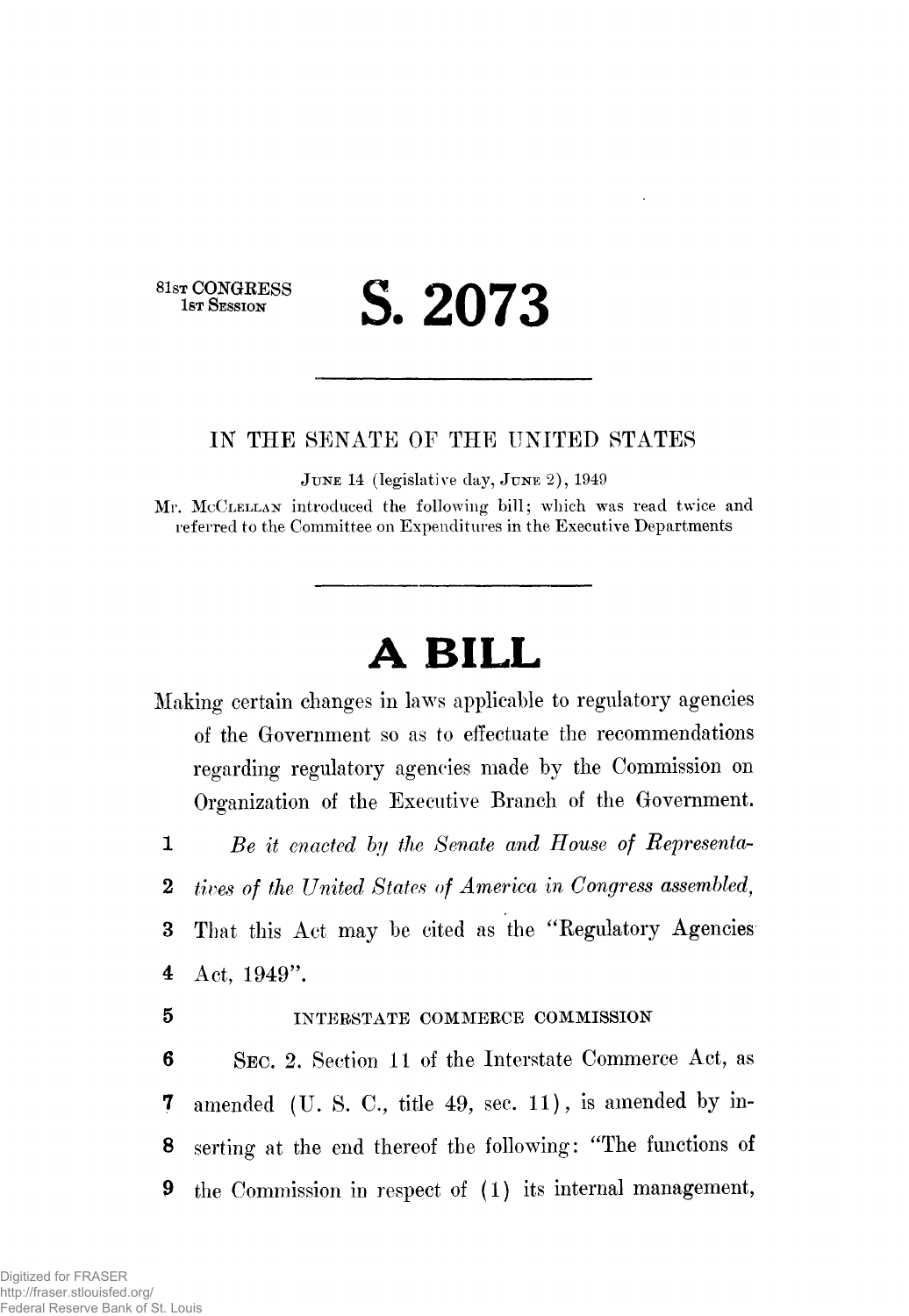1 including, budgeting and accounting, personnel (including 2 appointments and assignments), supply, management re-3 search, information and publications, and other administra-4 tive matters; (2) its relations with Congress; and (3) the 5 execution of its policies, shall be performed on behalf of 6 the Commission by the Chairman, and the Chairman shall 7 have exclusive and final authority, on behalf of the Com-8 mission, in respect of such functions. Such authority of the 9 Chairman may be exercised, subject to the direction and 10 control of the Chairman, by any officer or employee of H the Commission designated by the Chairman for such 12 purpose."

# 13 FEDERAL TRADE COMMISSION

14 SEC. 3. Section 1 of the Federal Trade Commission 15 Act, as amended (U. S. C, title 15, sec. 41), is amended 16 by inserting at the end thereof the following:

**17** "The functions of the Commission in respect of (1) its 18 internal management, including budgeting and accounting, 19 personnel (including appointments and assignments), sup-20 ply, management research, information and publications, and 21 other administrative matters; (2) its relations with Con-22 gress; and (3) the execution of its policies, shall be per-23 formed on behalf of the Commission by the Chairman, and 24 the Chairman shall have exclusive and final authority, on 25 behalf of the Commission, in respect of such functions. Such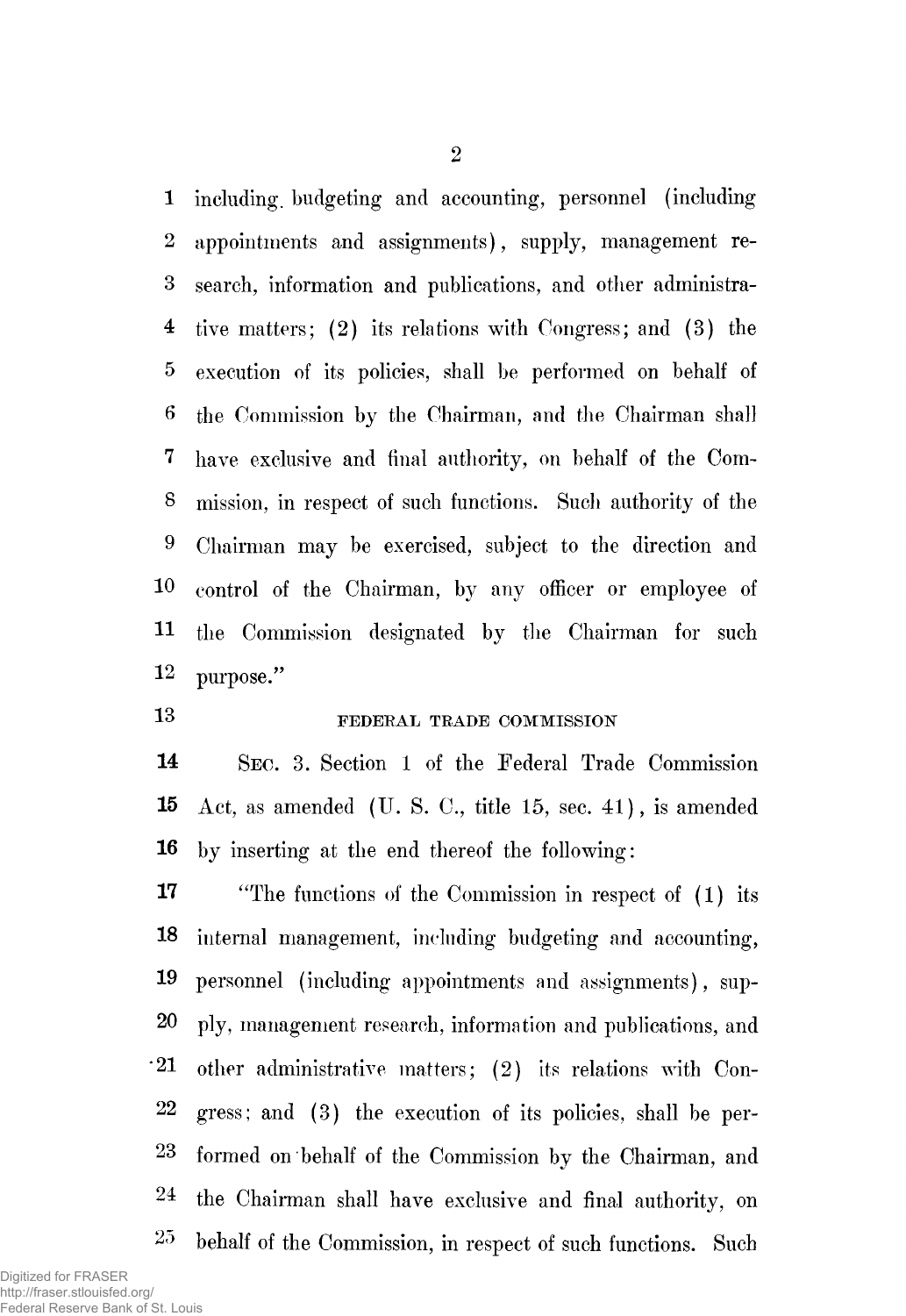1 authority of the Chairman may be exercised, subject to the 2 direction and control of the Chairman, by any officer or 3 employee of the Commission designated by the Chairman 4 for such purpose."

# **5 FEDERAL POWER COMMISSION**

6 SEC. 4. Section 1 of the Federal Power Act, as amended 7 (IT. S. C, title 16, sec. 792), is amended—

8 (a) By inserting immediately before the sentence "Not 9 more than three of the Commissioners shall be appointed 1° from the same political party" the following: "Upon the H expiration of his term of office, a Commissioner shall con- $12$  tinue to serve until his successor is appointed and shall have 1 3 qualified. Any Commissioner may be removed by the Presi-14 dent for inefficiency, neglect of duty, or malfeasance in office, 15 but for no other cause."; and

16 (b) By inserting at the end thereof-a new paragraph 17 reading as follows:

18 "The functions of the Commission in respect of (1) its 19 internal management, including budgeting and accounting, **20**  personnel (including appointments and assignments), supply, 21 management research, information and publications, and  $22$  other administrative matters; (2) its relations with Con-23 gress; and (3) the execution of its policies, shall be per-24 formed on behalf of the Commission by the Chairman, and  $25$ the Chairman shall have exclusive and final authority, on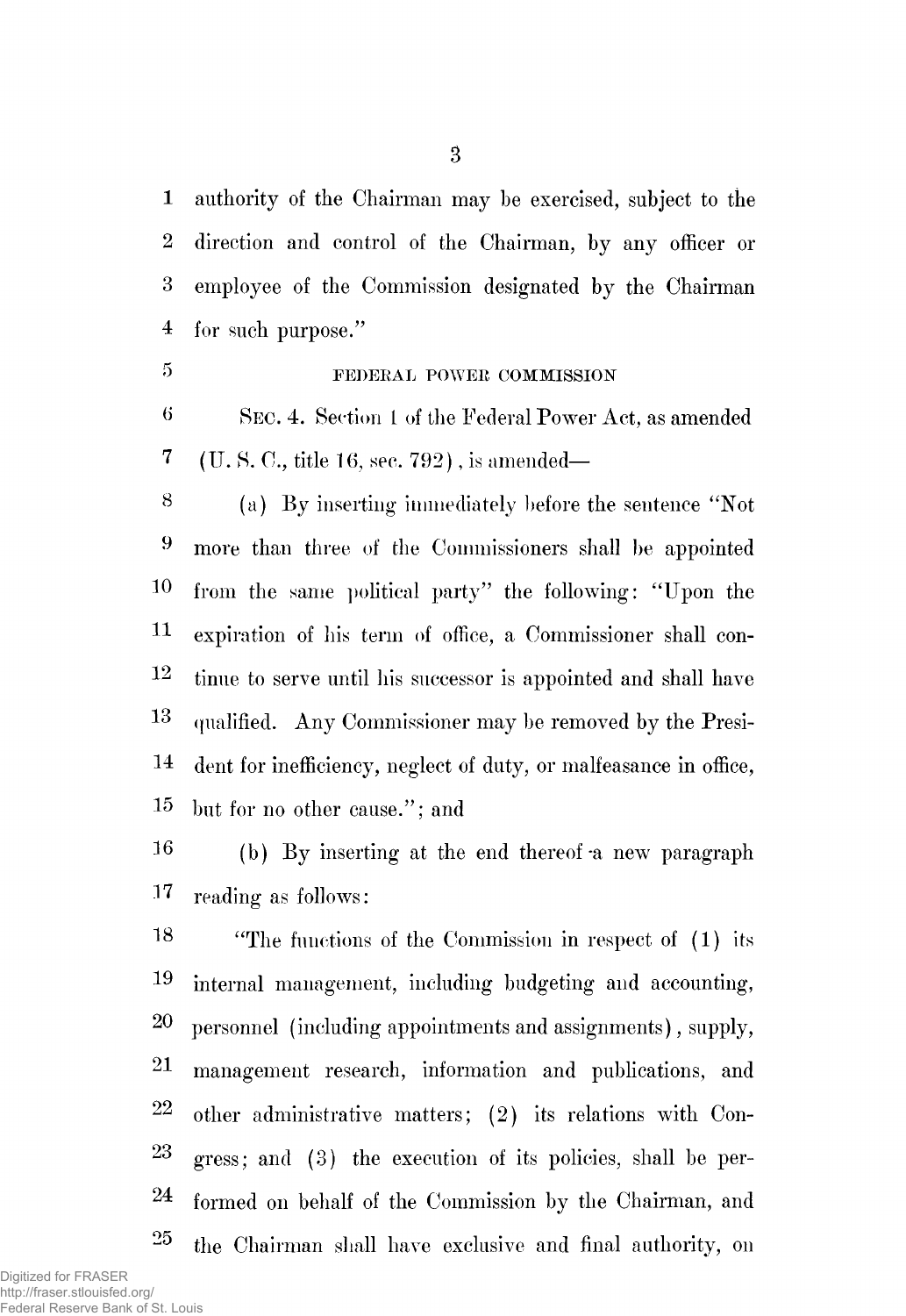1 behalf of the Commission, in respect of such functions. 2 Such authority of the Chairman may be exercised, subject 3 to the direction and control of the Chairman, by any officer 4 or employee of the Commission designated by the Chairman 5 for such purpose."

# 6 UNITED STATES MAEITIME COMMISSION

7 SEC. 5. Section 201 (a) of the Merchant Marine Act, 8 1936, as amended (U. S. C., title 46, sec. 1111), is 9 amended—

1° (a) By inserting after the fourth sentence thereof the 11 following: "Upon the expiration of his term of office, a 12 Member shall continue to serve until his successor is ap-1 3 pointed and shall have qualified."; and

14 (b) By inserting at the end thereof the following: 15 "The functions of the Commission in respect of (1) its 36 internal management, including budgeting and accounting, 17 personnel (including appointments and assignments), 18 supply, management research, information and publications, 19 and other administrative matters; (2) its relations with 20 Congress; and (3) the execution of its policies, shall be 21 performed on behalf of the Commission by the Chairman, 22 and the Chairman shall have exclusive and final authority, 23 on behalf of the Commission, in respect of such functions. 24 Such authority of the Chairman may be exercised, subject 25 to the direction and control of the Chairman, by any officer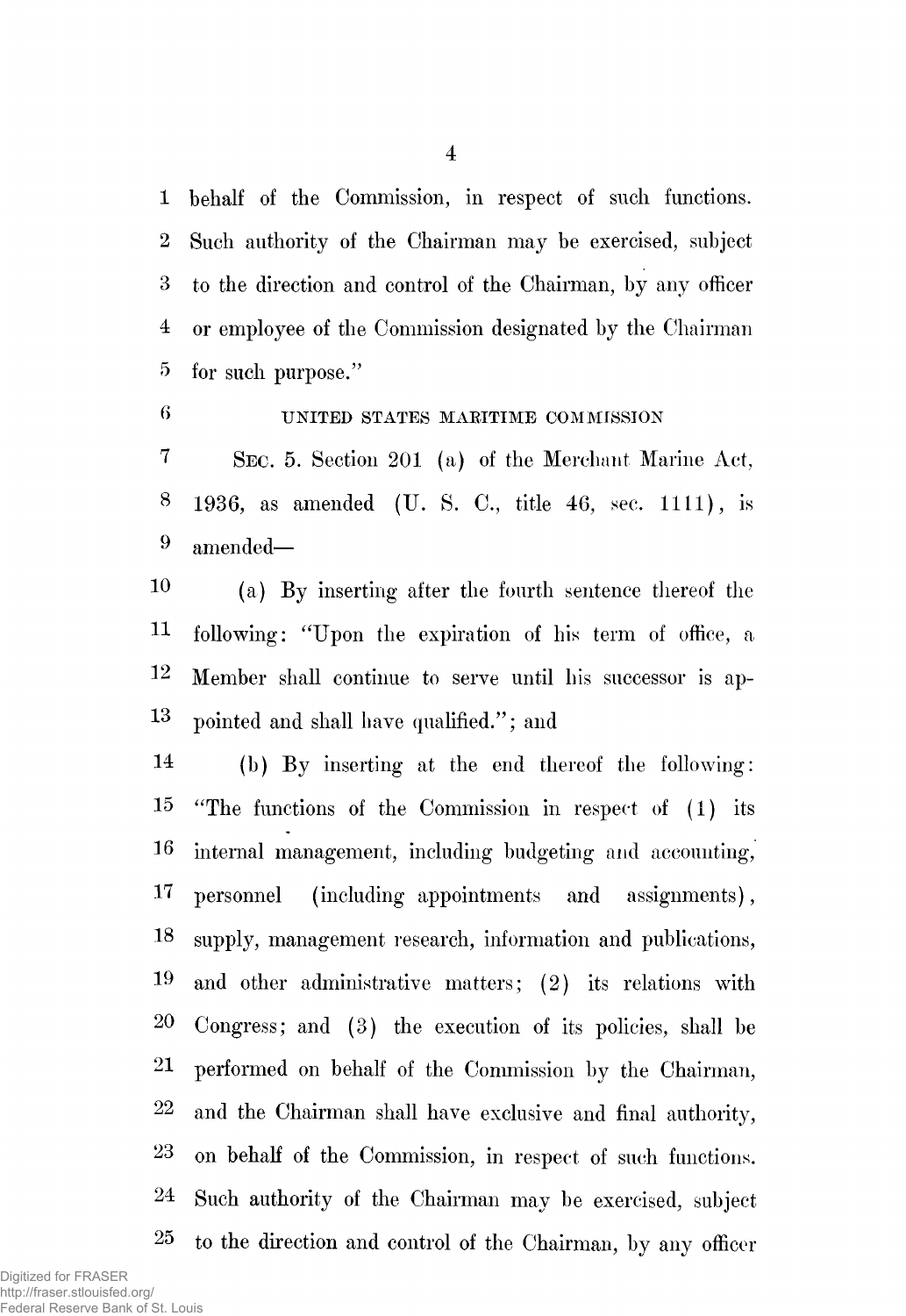1 or employee of the Commission designated by the Chair-2 man for such purpose."

3 SECURITIES AXI) EXCHANGE COMMISSION 4 SEC. 6. Section 4 of the Securities Exchange Act of 5 1934, as amended (IT. S. C., title 15, sec. 78d), is 6 amended—

7 (a) By inserting at the end of subsection (a) the 8 following: "Upon the expiration of his term of office, a 9 Commissioner shall continue to serve until his successor is 10 appointed and shall have qualified. Any Commissioner may 11 be removed by the President for inefficiency, neglect of 12 duty, or malfeasance in office, but for no other cause/'; and 13 (b) By inserting after subsection (b) thereof a new 14 subsection reading as follows:

15 " (c) The functions of the Commission in respect of 16 (1) its internal management, including budgeting and ac-17 counting, personnel (including appointments and assign-18 ments), supply, management research, information and pub-19 lications, and other administrative matters; (2) its relations 20 with Congress; and (3) the execution of its policies, shall 21 be performed on behalf of the Commission by the Chairman, 22 and the Chairman shall have exclusive and final authority, 23 on behalf of the Commission, in respect of such functions. 24 Such authority of the Chairman may be exercised, subject to

S.  $2073 - 2$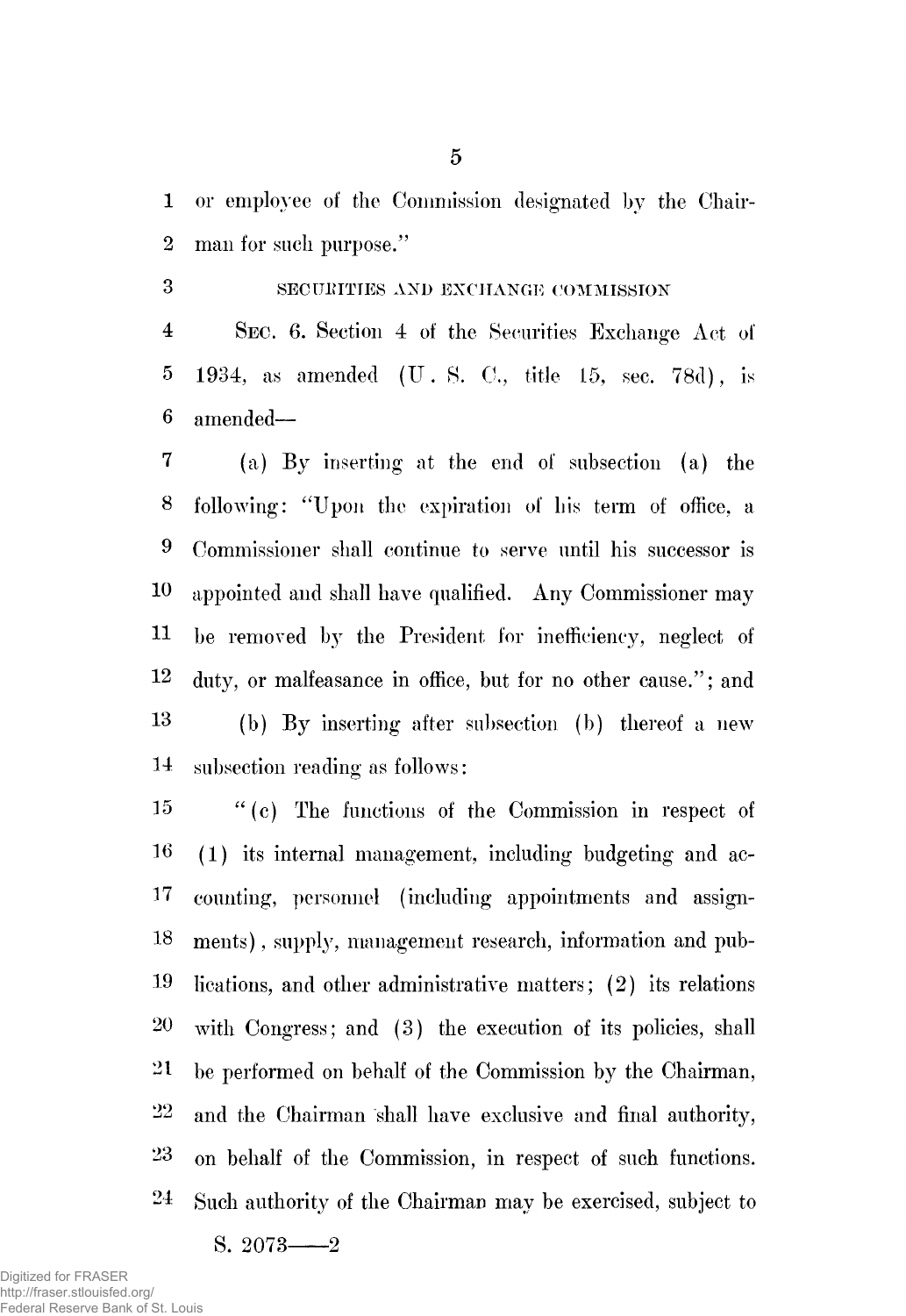1 the direction and control of the Chairman, by any officer or 2 employee of the Commission designated by the Chairman 3 for such purpose."

#### 4 FEDERAL COMMUNICATIONS COMMISSION

5 SEC. 7. (a) Section 4 (b) of the Communications Act 6 of 1934, as amended (U. S. C, title 47, sec. 154), is 7 amended by inserting at the end thereof the following: "Any 8 Commissioner may be removed by the President for in-9 efficiency, neglect of duty, or malfeasance in office, but for 10 no other cause."

11 (b) Section 4 (c) of the Communications Act of 1934,  $12$  as amended (U.S.C., title 47, sec. 154 (c)), is amended 13 by inserting at the end thereof the following: "Upon the 14 expiration of his term of office, a Commissioner shall continue 15 to serve until his successor is appointed and shall have 16 qualified."

17 (c) Section 5 of the Communications Act of 1934, as 18 amended (U. S. C, title 47, sec. 155), is amended by in-19 sorting at the end thereof a new subsection reading as 20 follows:

21  $\qquad$  "(f) The functions of the Commission in respect of (1) 22 its internal management, including budgeting and accounting, 23 personnel (including appointments and assignments), supply, 24 management research, information and publications, and 25 other administrative matters; (2) its relations with Con-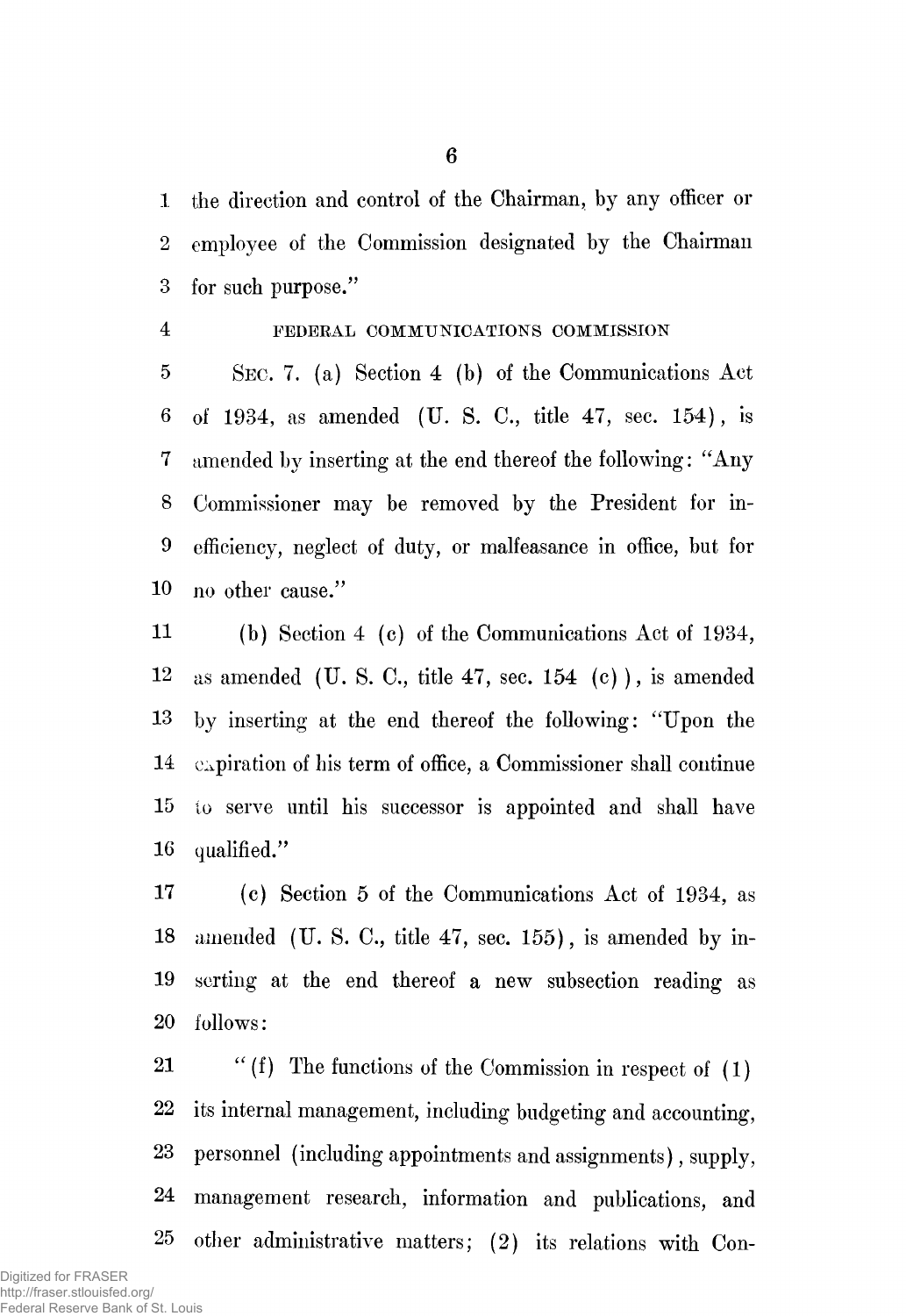1 gress; and (3) the execution of its policies, shall be per-2 formed on behalf of the Commission by the Chairman, and 3 the Chairman shall have exclusive and final authority, on 4 behalf of the Commission, in respect of such functions. Such 5 authority of the Chairman may be exercised, subject to the 6 direction and control of the Chairman, by any officer or 7 employee of the Commission designated by the Chairman 8 for such purpose."

9

# CIVIL AERONAUTICS BOARD-

10 SEC. 8. (a) Section 201 (a) of the Civil Aeronautics 11 Act, as amended (U. S. C., title 49, sec. 421), is amended  $12$  by inserting after the third sentence thereof the following: 13 "Upon the expiration of his term of office, a Member shall 14 continue to serve until his successor is appointed and shall 15 have qualified."

16 (b) Section 205 of the Civil Aeronautics Act, as 17 amended (U. S. C, title 49, sec. 425), is amended by in-18 serting at the end thereof a new subsection reading as 19 follows:

20  $\frac{1}{20}$  (e) The functions of the Board in respect of (1) its 2 internal management, including budgeting and accounting,  $22$  personnel (including appointments and assignments), sup-23 ply? management, research, information and publications,  $24$  and other administrative matters; (2) its relations with  $25$ Congress; and (3) the execution of its policies, shall be per-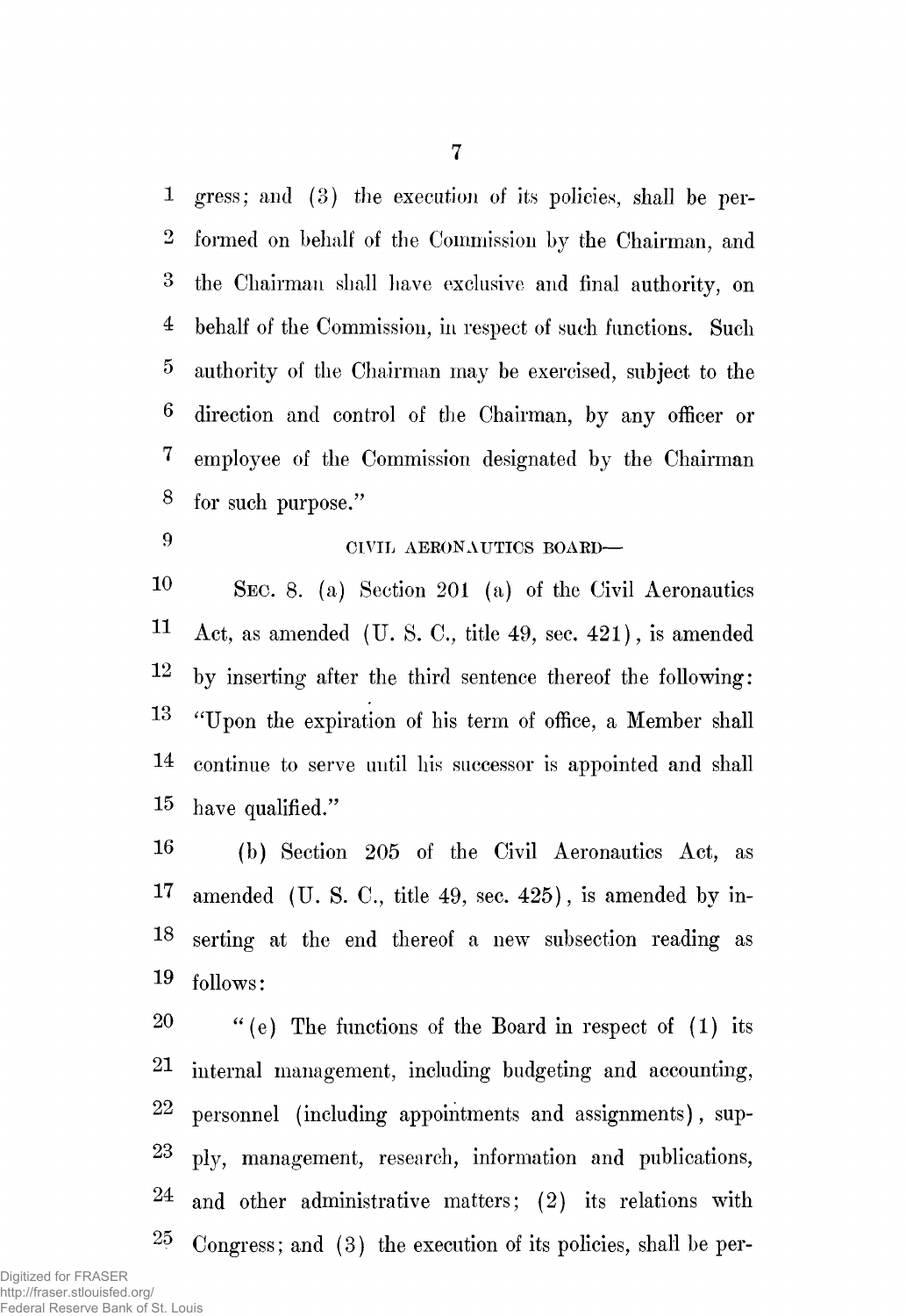1 formed on behalf of the Board by the Chairman, and the 2 Chairman shall have exclusive and final authority, on be-3 half of the Board, in respect of such functions. Such author-4 ity of the Chairman may be exercised, subject to the direction 5 and control of the Chairman, by any officer or employee 6 of the Board designated by the Chairman for such purpose." 7 NATIONAL LABOR RELATIONS BOARD

8 SEC. 9. (a) Section 3 (a) of the National Labor Eela-9 tions Act, as amended (U. S. C, title 29, sec. 153), is 10 amended by inserting after the third sentence thereof the 11 following: "After the date of the enactment of the Kegula-12 tory Agencies Act, 1949, appointments to fill vacancies in 13 the membership of the Board shall be so made that as soon 14 as possible after such date and thereafter not more than 15 three members of the Board will be members of the same 16 political party. Upon the expiration of his term of office, 17 a member of the Board shall continue to serve until his suc-18 cessor is appointed and shall have qualified."

19 (b) Section 3 of the National Labor Relations Act, as 20 amended (U. S. C, title 29, sec. 153), is amended by 21 inserting at the end thereof a new subsection reading as 22 follows:

23 "(e) The functions of the Board in respect of (1) its 24 internal management, including budgeting and accounting, 25 personnel (including appointments and assignments), supply,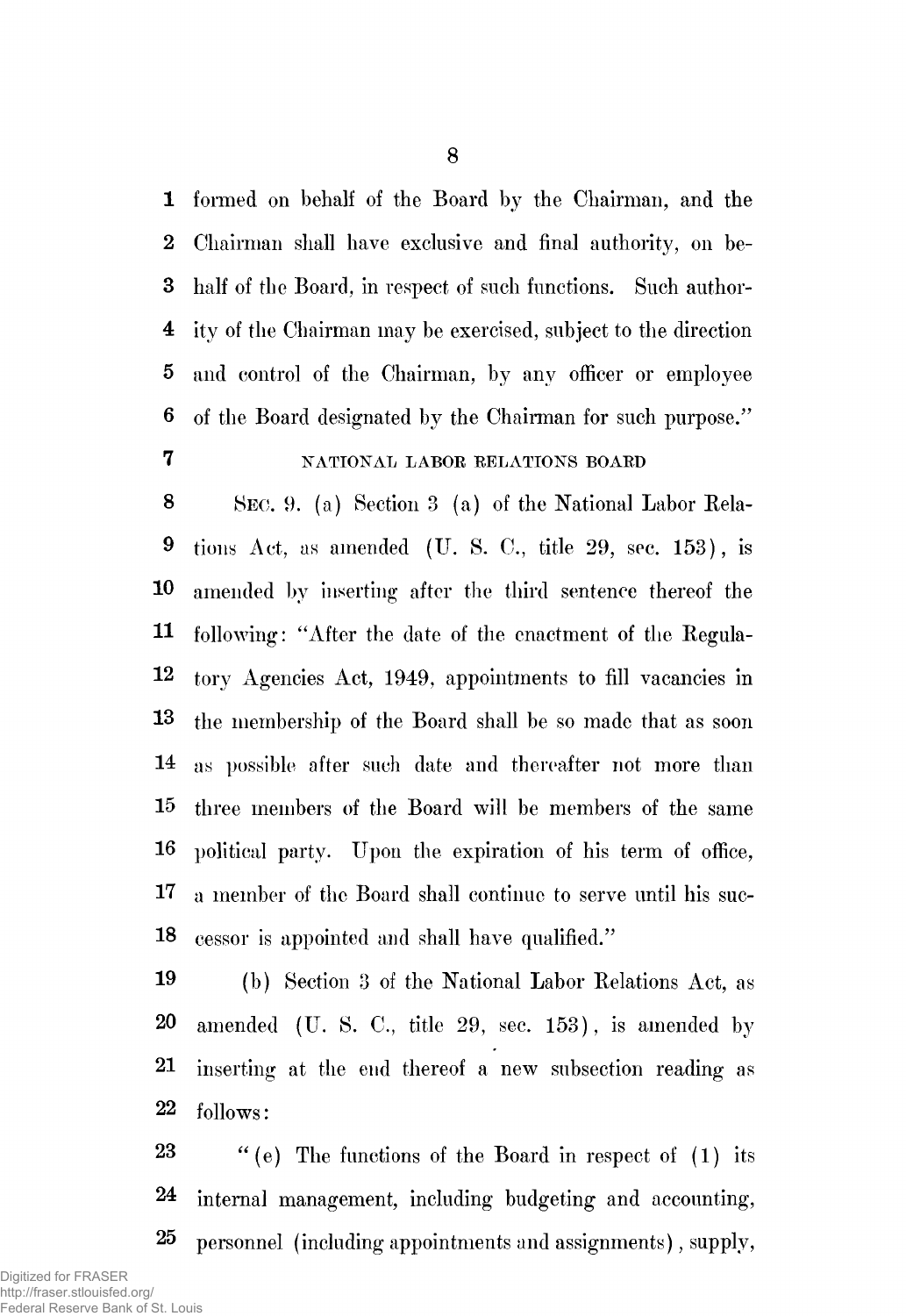1 management research, information and publications, and 2 other administrative matters; (2) its relations with Congress; 3 and (3) the execution of its policies, shall be performed on 4 behalf of the Board by the Chairman, and the Chairman 5 shall have exclusive and final authority, on behalf of the 6 Board, in respect of such functions. Such authority of the 7 Chairman may be exercised, subject to the direction and 8 control of the Chairman, by any officer or employee of the 9 Board designated by the Chairman for such purpose."

 $10$  BOARD OF GOVERNORS OF THE FEDERAL RESERVE SYSTEM **11**  SEC. 10. (a) Section 10 of the Federal Reserve Act,  $12$  as amended (U. S. C., title 12, sec. 241), is amended by 13 inserting after the sentence reading "In selecting the mem-14 bers of the Board, not more than one of whom shall be 15 selected from any one Federal Reserve district, the President 16 shall have due regard to a fair representation of the financial, 17 agricultural, industrial, and commercial interests, and geo-18 graphical divisions of the country" a new sentence reading 19 as follows: "After the date of the enactment of the Regu-20 latory Agencies Act, 1949, appointments to fill vacancies 21 in the membership of the Board shall be so made that as  $22$  soon as possible after such date and thereafter not more than 23 four members of the Board will be members of the same 24 political party."

25 (b) Section 10 of the Federal Reserve Act, as amended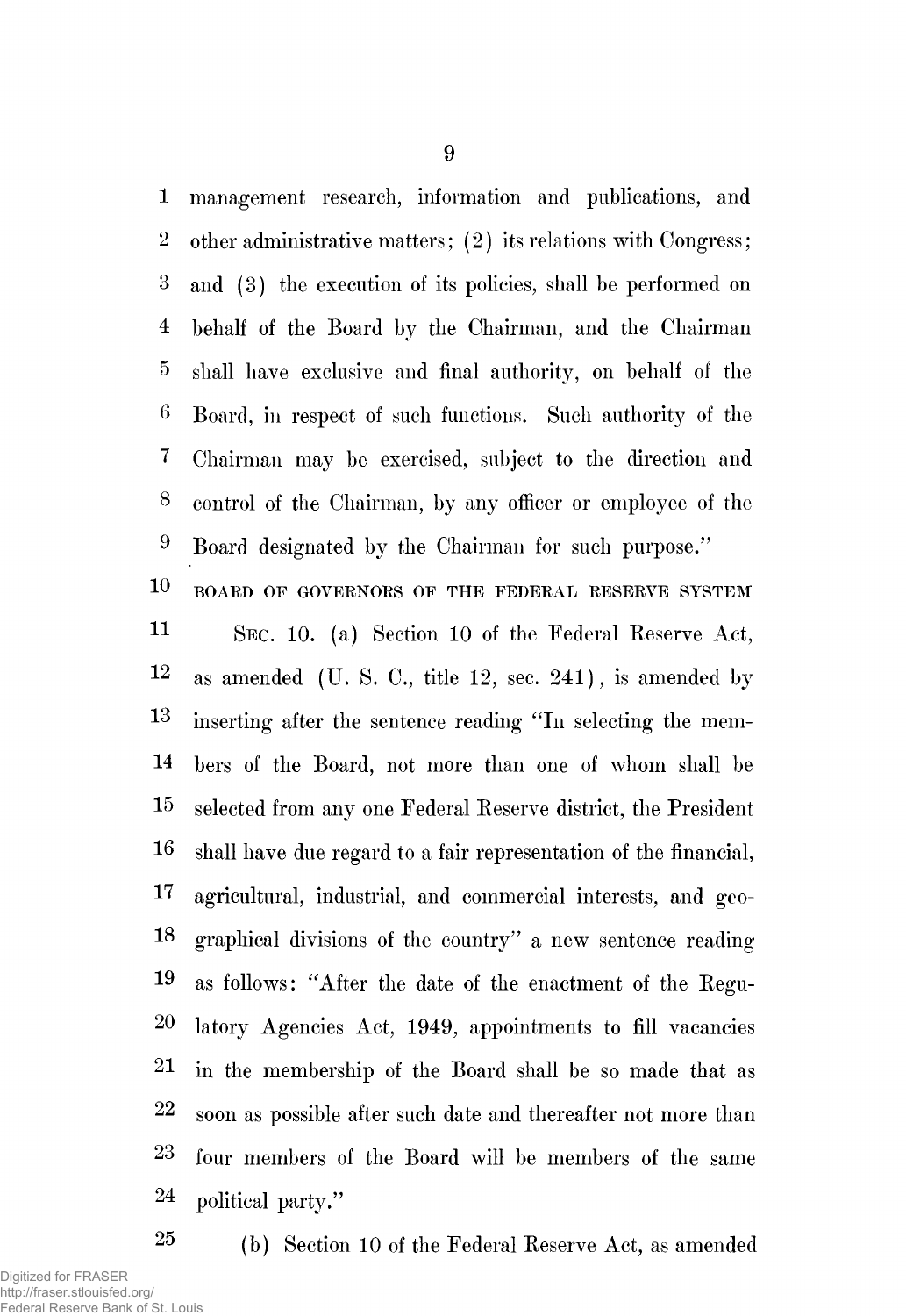1 (U. S. C, title 12, sec. 242), is amended by striking out 2 the sentence reading "The chairman of the Board, subject 3 to its supervision, shall be its active executive officer" and 4 inserting in lieu thereof the following: "The functions of 5 the Board in respect of (1) its internal management, includ-6 ing budgeting and accounting, personnel (including appoint-7 nients and assignments), supply, management research, 8 information and publications, and other administrative 9 matters, (2) its relations with Congress, and (3) the 10 execution of its policies, shall be performed on behalf of 11 the Board by the Chairman, and the Chairman shall have 12 exclusive and final authority, on behalf of the Board, in 13 respect of such functions. Such authority of the Chairman 14 may be exercised, subject to the direction and control of 15 the Chairman, by any officer or employee of the Board 16 designated by the Chairman for such purpose."

**10**